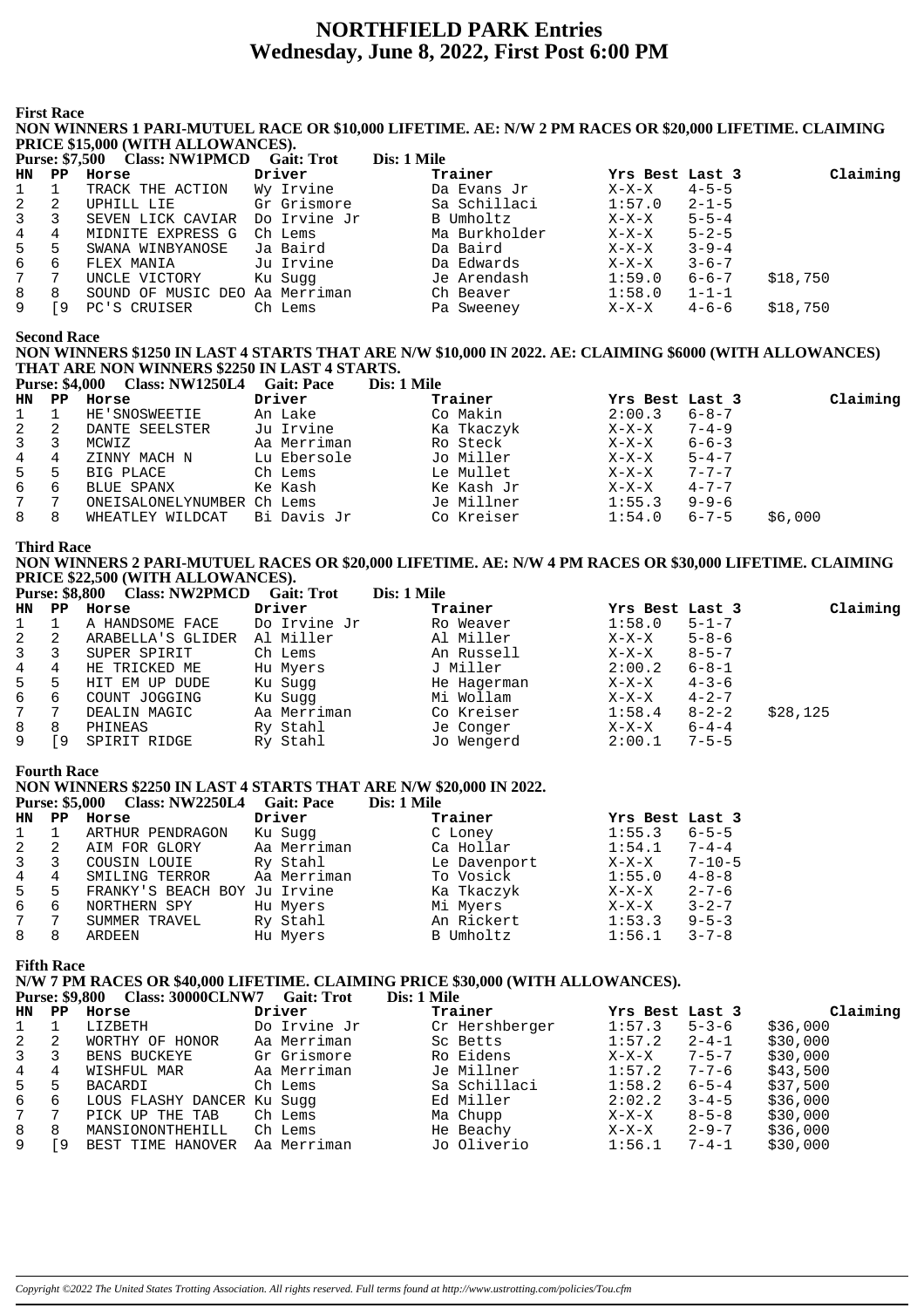#### **Sixth Race NON WINNERS \$3500 IN LAST 4 STARTS. AE: N/W 4 PARI-MUTUEL RACES. AE: N/W \$1 IN 2022. Purse: \$7,000 Class: NW3500L4 Gait: Trot Dis: 1 Mile**

| HN.            | PP. | Horse             | Driver       | Trainer         | Yrs Best Last 3 |             |
|----------------|-----|-------------------|--------------|-----------------|-----------------|-------------|
| 1              |     | ALAN              | Aa Merriman  | Cr Hershberger  | 1:56.3          | $4 - 9 - 2$ |
| 2              | 2   | STORMONT PARK     | Aa Merriman  | Me O'Donnell    | 1:57.0          | $5 - 5 - 8$ |
| 3 <sup>7</sup> | 3   | TC'S HAPPY TIMES  | Ch Lems      | Ja Weller       | 1:56.4          | $3 - 3 - 5$ |
| 4              | 4   | KAACHING KAACHING | Hu Myers     | J Miller        | 1:57.4          | $9 - 1 - 7$ |
| $5 -$          | 5   | WILBERFORCE       | Ch Myers     | Kr Rickert      | 1:59.4          | $7 - 7 - 5$ |
| 6              | 6   | WINNERUP          | Ch Lems      | He Hagerman     | 1:53.2          | $7 - 6 - 1$ |
| $7^{\circ}$    |     | GO GO GEORGE      | Do Irvine Jr | Ro Krenitsky Jr | $X-X-X$         | $5 - 7 - 4$ |
| 8              | 8   | CHERRY PEEP       | Ry Stahl     | An Rickert      | 1:55.4          | $3 - 4 - 8$ |
|                |     |                   |              |                 |                 |             |

**Seventh Race**

#### **FILLIES & MARES NON WINNERS 1 PARI-MUTUEL RACE OR \$10,000 LIFETIME. AE: N/W 2 PM RACES OR \$20,000 LIFETIME. CLAIMING PRICE \$15,000 (WITH ALLOWANCES).**

**Purse: \$7,500 Class: FMNW1PMCD Gait: Pace Dis: 1 Mile**

| HN PP          |                | Horse                        | Driver      | Trainer        | Yrs Best Last 3 |             | Claiming |
|----------------|----------------|------------------------------|-------------|----------------|-----------------|-------------|----------|
|                |                | LEAPING DREAMS               | Ja Thompson | Am Wengerd     | X-X-X           | $8 - 8 - 7$ | \$18,000 |
| 2              | 2              | COOPERFICIAL                 | Aa Merriman | Is Shrake      | $X-X-X$         | $3 - 3 - 4$ |          |
| 3              | $\overline{3}$ | CLIKCLAKDWNTHETRAK Ku Suqq   |             | B Umholtz      | 2:02.0          | $2 - 4 - 8$ | \$25,500 |
| $\overline{4}$ | 4              | ALWAYS RAISIN HILL Ju Irvine |             | Jo Cantrell    | $X-X-X$         | $4 - 2 - 6$ | \$21,750 |
| 5              | -5             | LET ME BE CLEAR Ja Thompson  |             | Ma Zito        | $X-X-X$         | $7 - 3 - 5$ | \$18,000 |
| 6              | 6              | ST LADS NAOMI                | Ti Deaton   | We Cox         | X-X-X           | $6 - 5 - 6$ |          |
| 7              | - 7            | LUCKY TOWN                   | Aa Merriman | Jo Hochstetler | 1:57.1          | $4 - 5 - 2$ | \$21,750 |
| 8              | 8              | CLOVERLEAF CUTIE             | Aa Merriman | Bi Rhoades     | 1:56.0          | 6-9-1       | \$25,500 |
| 9              | ۰9             | SKYWAY BROOK                 | Pa Beeler   | To Troyer      | $X-X-X$         | $3 - 2 - 3$ |          |
| AE1            |                | FANCY HILL                   | Ry Stahl    | Ja Weller      | 1:59.4          | 1-X-X       |          |

#### **Eighth Race**

#### **NON WINNERS 1 PARI-MUTUEL RACE OR \$10,000 LIFETIME.**<br>Purse: \$7.500 Class: NW1PMCD Gait: Trot Dis: 1 Mile Purse: \$7,500 Class: NW1PMCD Gait: Trot

| HN | PP | Horse                           | Driver      | Trainer          | Yrs Best Last 3 |             |
|----|----|---------------------------------|-------------|------------------|-----------------|-------------|
|    |    | U GOTTA BE LEAF                 | Hu Myers    | Mi Myers         | $X-X-X$         | $2 - 6 - 3$ |
|    | 2  | BURNING HILL                    |             | Da Miller        | $X-X-X$         | $6 - X - X$ |
|    |    | WISHY WASHY                     | Ch Lems     | Ja Lupton        | $X-X-X$         | $7 - 2 - 5$ |
| 4  | 4  | GLOBAL CYCLONE                  | Ry Stahl    | Je Conger        | $X-X-X$         | $3 - 3 - 7$ |
| 5. | 5  | GO GO ANDY                      | Lu Ebersole | Je Millner       | 2:00.0          | $6 - 3 - 8$ |
| 6  | 6  | STRATEGIC COMMAND               | Ku Sugg     | Ed Miller        | $X-X-X$         | $5 - 7 - 3$ |
|    | 7  | TRAPPER MAN                     | Ch Lems     | Ma Chupp         | X-X-X           | $5 - 2 - 7$ |
| 8  | 8  | PADLOCK                         | Ry Stahl    | Jo Wengerd       | $X-X-X$         | $6 - 5 - X$ |
|    | 9  | DUNDEE'STOP CHOICE Do Irvine Jr |             | <b>B</b> Umholtz | $X-X-X$         | $3 - 9 - 9$ |

#### **Ninth Race**

**NON WINNERS 1 PARI-MUTUEL RACES OR \$10,000 LIFETIME. CLAIMING PRICE \$10,000 (WITH ALLOWANCES). Purse: \$4,000 Class: 7500CLNW1 Gait: Pace** 

| HN  | PP | Horse             | Driver      | Trainer        | Yrs Best Last 3 |             | Claiming |
|-----|----|-------------------|-------------|----------------|-----------------|-------------|----------|
|     |    | SPEEDNBYSEASIDE   | Ku Sugg     | Da Fuchs       | X-X-X           | $4 - 6 - 4$ | \$15,000 |
| 2   | 2  | R B G             | Ku Sugg     | St Main        | $X-X-X$         | $3 - 4 - 9$ | \$14,500 |
| 3   |    | HOUSE EDGE        | Ti Deaton   | Ke Kash Jr     | $X-X-X$         | $2 - 5 - 9$ | \$14,500 |
| 4   | 4  | HEERZ HOWIE ROLL  | Ku Sugg     | Ro Brooks      | X-X-X           | $5 - 6 - 4$ | \$15,000 |
| 5   | 5  | ABOVE THE RADAR   | Ku Sugg     | Co Deyermand   | X-X-X           | $7 - 5 - 4$ | \$17,000 |
| 6   | 6  | MIKI FLIER        | Ry Stahl    | Am Mills       | X-X-X           | $9 - 5 - 4$ | \$15,000 |
| 7   |    | MAXIMUM OVERDRIVE | Lu Ebersole | B Umholtz      | $X-X-X$         | $4 - 7 - 5$ | \$15,000 |
| 8   | 8  | DEALMETHATAGAIN   | Aa Merriman | C Loney        | X-X-X           | $3 - 6 - 7$ | \$15,000 |
| 9   | 9  | HEMP PROTEIN      | Aa Merriman | De Santantonio | X-X-X           | $8 - 4 - 3$ | \$17,000 |
| AE1 |    | JOEY THE ROCKET   | Jo Mapes    | Ri Mapes       | 1:58.1          | $7 - 8 - 2$ | \$15,000 |

#### **Tenth Race**

#### **FILLIES & MARES NON WINNERS 1 PARI-MUTUEL RACE OR \$10,000 LIFETIME. AE: N/W 2 PM RACES OR \$20,000 LIFETIME. CLAIMING PRICE \$15,000 (WITH ALLOWANCES). Purse: \$7,500 Class: FMNW1PMCD Gait: Trot**

|              |   | Turst, prove Class, EVINTHERICD Gall, True |              | DIO. THIRD    |                 |             |          |
|--------------|---|--------------------------------------------|--------------|---------------|-----------------|-------------|----------|
| HN PP        |   | Horse                                      | Driver       | Trainer       | Yrs Best Last 3 |             | Claiming |
|              |   | TOSCANO GIRL                               | Ch Lems      | Ma Chupp      | X-X-X           | $2 - 6 - 2$ |          |
| 2            | 2 | WISHING ITSME                              | Do Irvine Jr | Ro Weaver     | $X-X-X$         | $5 - 6 - 2$ |          |
| $\mathbf{3}$ |   | MERIT                                      | Ry Stahl     | Is Shrake     | 2:00.1          | $4 - 8 - 7$ | \$25,500 |
| 4            | 4 | DECADENT                                   | Ch Lems      | He Hagerman   | X-X-X           | $7 - 4 - 5$ |          |
| 5            | 5 | STARS IN YOUR EYES Ku Suqq                 |              | Je Millner    | X-X-X           | $6 - 8 - 6$ |          |
| 6            | 6 | MOOLA MAKIN CONNIE Ku Suqq                 |              | To Troyer     | X-X-X           | $9 - 4 - 8$ | \$25,500 |
| 7            |   | OH SO DREAMY                               | Ji Smith     | Ji Smith      | X-X-X           | $5 - 9 - 6$ |          |
| 8            | 8 | CHARLOTTE'S FANCY Lu Ebersole              |              | Ma Burkholder | $X-X-X$         | $3 - 7 - 5$ |          |
| 9            | 9 | ONETWOSKIPAFEW                             | An Macdonald | Ja McGinnis   | X-X-X           | $4 - 3 - 2$ |          |
|              |   |                                            |              |               |                 |             |          |